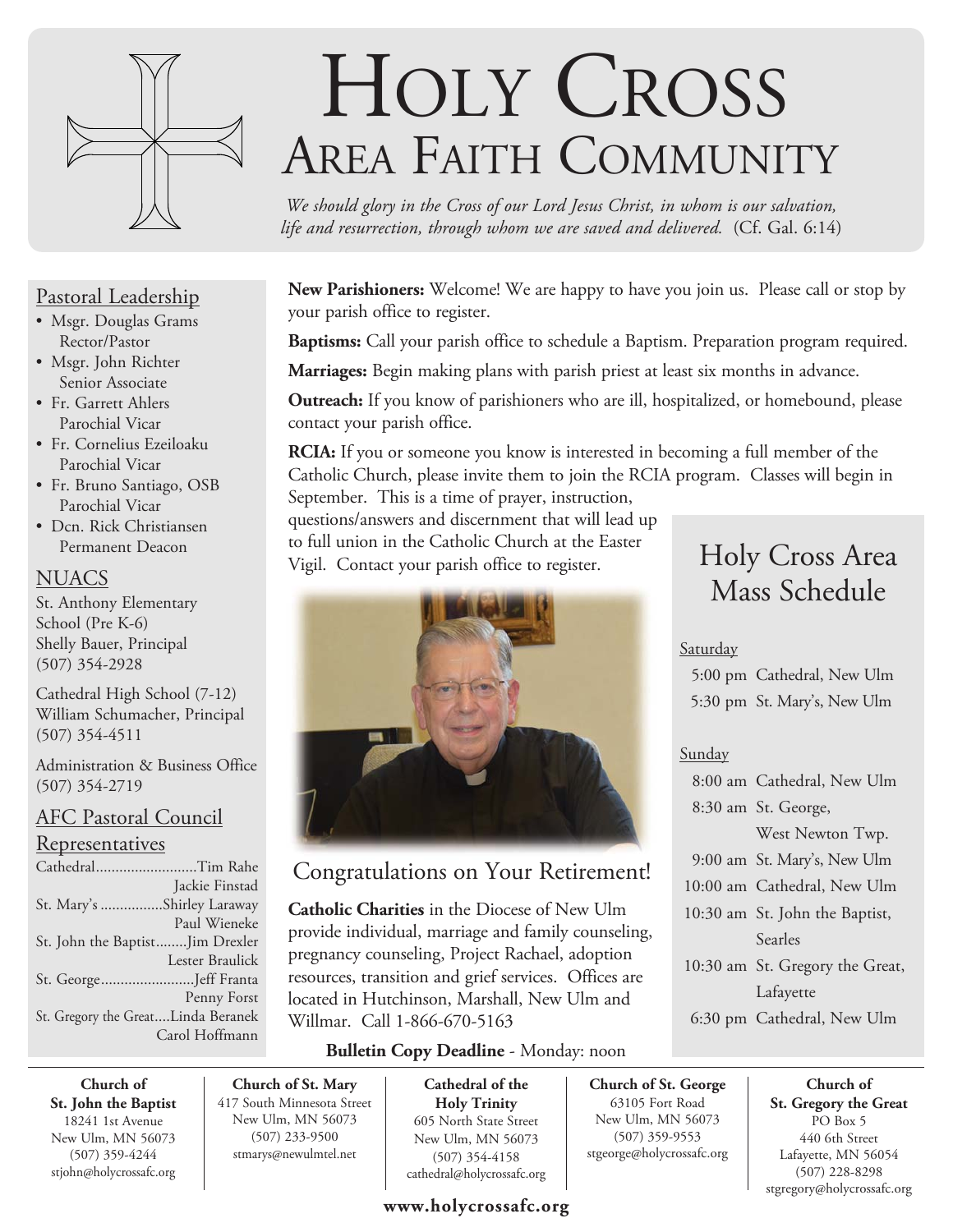## **16th Sunday in Ordinary Time July 23, 2017**

*"The kingdom of heaven may be likened to a man who sowed good seed in his field…He who sows good seed is the Son of Man, the field is the world, the good seed the children of the kingdom." - Matthew13:24, 37-38*

As children of God, we are all "good seeds," blessed by God with the potential to accomplish much good in the world. We fulfill God's plan when we share our talents and our financial gifts to help build God's kingdom on earth. Through our stewardship we sow "good seeds" on earth to ultimately help each other get to Heaven!

#### **From the Pastor**

**THANK YOU, MSGR. RICHTER** Today everyone is invited to an Open House Luncheon for Msgr. Richter as he transitions from active ministry to retirement. I would like to thank Msgr. Richter for his many years of service, not only in our area, but throughout the Diocese as well. I pray that he may be able to enjoy his years of well-earned retirement with good health as he continues to be of priestly service and share his faith with the Christian faithful.

**NFP AWARENESS WEEK** "It's Time! Say 'Yes' to God's Plan for Married Love' is the theme of this year's Natural Family Planning Awareness Week, a national educational campaign of the United States Conference of Catholic Bishops (USCCB) to celebrate God's design for married love and the gift of life. NFP is supportive of Catholic beliefs about married love because it "respects the God-given power of love to a new human life into being" (US Bishops, Married Love and the Gift of Life). The dates of NFP Awareness Week (July 23-29, 2017) highlight the anniversary of the papal encyclical Humane Vitae (July 25). The dates also mark the feast of Saints Joachim and Anne (July 26), the parents of our Blessed Mother.

**THANK YOU** to all who were involved in Totus Tuus this past week, especially the Totus Tuus team members, the students who participated and all who worked behind the scenes to make it happen.

**RCIA PROGRAM** If you or someone you know is interested in becoming a full member of the Catholic Church, please contact your parish office to let us know. RCIA (Rite of Christian Initiation of Adults) classes will begin this fall. The time of prayer, teaching and discussion culminates at the Easter Vigil when candidates are received into the Church. Please consider inviting someone to join us.

**NEW ULM AREA CATHOLIC SCHOOLS** We are blessed with a K-12 Catholic school system, founded in 1872. Catholic schools have been and continue to be a way to assist parents in passing on the Catholic faith to their children. I encourage you to consider Catholic education for your child(ren). There is still time to register in our K-12 system at NUACS.

**FAITH FORMATION** A reminder that registration for our AFC Faith Formation can be completed online this year. Planning is underway. Please register by August 1st so adequate materials can be ordered. If you have questions, please call your faith formation office.

**SECOND COLLECTION** Next weekend is our annual Peter's Pence collection which provides the Holy Father with financial means to respond with emergency assistance for those suffering as a result of war, oppression, natural disaster and disease. Please continue to pray for our brothers and sisters in faith who are facing adversity, and please be generous in your financial support next weekend.

#### **MARK YOUR CALENDARS**

| Today, July 23rd: | Farewell reception for Msgr. Richter  |
|-------------------|---------------------------------------|
| August 1st:       | Faith Formation registrations due     |
| August 15th:      | Assumption of the Blessed Virgin Mary |
|                   | (holy day of obligation)              |

#### **Mass Schedule for the Week**

| THROS SCHUGHIC TOT THE                       |                                |                                                               |  |  |
|----------------------------------------------|--------------------------------|---------------------------------------------------------------|--|--|
|                                              | Date & Time Location           | <b>Intention</b>                                              |  |  |
| Monday, July 24th                            |                                |                                                               |  |  |
| 7:00 A.M.                                    | Cathedral                      | + Jeffery Beranek                                             |  |  |
| Tuesday, July 25th                           |                                |                                                               |  |  |
|                                              | 7:00 A.M. Cathedral            | + Wendalynn Schroepfer                                        |  |  |
| 8:00 A.M.                                    | St. George                     | + Randy Berdan                                                |  |  |
|                                              | 9:30 A.M. Orchard Hills        | + Curtis Tauer Sts. J & E                                     |  |  |
| <b>Wednesday, July 26th</b>                  |                                |                                                               |  |  |
| 7:00 A.M.                                    | Cathedral                      | + Jerome Fischer                                              |  |  |
|                                              | 7:30 A.M. St. Mary             | + Pat Fischer                                                 |  |  |
|                                              |                                | 8:00 A.M. St. Gregory the Great Victims of Storm Damage       |  |  |
| Thursday, July 27th                          |                                |                                                               |  |  |
| 7:00 A.M.                                    | Cathedral                      | + Renee Eckstrand                                             |  |  |
|                                              | 7:30 A.M. St. Mary             | + Catherine Manly                                             |  |  |
| 10:00 A.M.                                   | Oak Hills                      | + Gene Forstner                                               |  |  |
|                                              | 6:30 P.M. St. John the Baptist | + Wally Leick                                                 |  |  |
| Friday, July 28th                            |                                |                                                               |  |  |
|                                              | 7:00 A.M. Cathedral            | + Ray & Dorothy Manderfeld                                    |  |  |
|                                              | 7:30 A.M. St. Mary             | + Willis Laraway                                              |  |  |
|                                              | 9:45 A.M. Ridgeway North       | + Milvia Baldi                                                |  |  |
| Saturday, July 29th                          |                                |                                                               |  |  |
|                                              | 8:00 A.M. Cathedral            | Caleb Tyner & Keith Richter                                   |  |  |
| 5:00 P.M.                                    | Cathedral                      | + Don Weise & Mary Weise                                      |  |  |
|                                              |                                | Weirauch                                                      |  |  |
| 5:30 P.M.                                    | St. Mary                       | + Victor Kral                                                 |  |  |
| <b>Sunday, July 30th</b>                     |                                |                                                               |  |  |
| 8:00 A.M.                                    | Cathedral                      | + Maurice Louwagie                                            |  |  |
|                                              | 8:30 A.M. St. George           | + Herbert & Amelia Altmann                                    |  |  |
|                                              | 9:00 A.M. St. Mary             | + Paul Kotten                                                 |  |  |
| $10:00$ A.M.                                 | Cathedral                      | + Jerome Schultz                                              |  |  |
|                                              |                                | 10:30 A.M. St. John the Baptist + Chuck Grossmann             |  |  |
|                                              |                                | 10:30 A.M. St. Gregory the Great + Francis & Veronica Dauer   |  |  |
| $6:30$ P.M.                                  | Cathedral                      | Mass for the People                                           |  |  |
|                                              |                                | <b>SUNDAY MASS SCHEDULE FOR THE HOMEBOUND</b>                 |  |  |
|                                              |                                | KEYC Mankato Fox Channel 13 NU Tel 6:30 A.M. & 9:30 A.M.      |  |  |
|                                              |                                | KEYC(1) - Old Channel 12 KEYC (NU Tel Ch. 12 / Comcast Ch. 6) |  |  |
| $\overline{z}$ $\overline{z}$ $\overline{z}$ |                                |                                                               |  |  |

7:30 A.M.

NUCAT Mass from Cathedral of the Holy Trinity 11:00 A.M. (doesn't run all the time)

Channel 45 NU Tel & Channel 12 Comcast 11:00 - 11:30 A.M.

#### **Sacrament of Reconciliation Schedule**

| Tuesday 25th<br>$7:30 - 7:50$ A.M. | St. George            |
|------------------------------------|-----------------------|
| Wednesday 26th 7:00 - 7:20 A.M.    | St. Mary              |
| $7:30 - 7:50 A.M.$                 | St. Gregory the Great |
| $7:00 - 7:20 A.M.$                 | St. Mary              |
| $7:00 - 7:20 A.M.$                 | St. Mary              |
| $9:00 - 10:00 A.M.$                | Cathedral             |
| $4:00 - 4:40$ P.M.                 | Cathedral             |
| $4:30 - 5:00$ P.M.                 | St. Mary              |
| $7:00 - 7:40 A.M.$                 | Cathedral             |
|                                    |                       |

#### **Readings for the Week of July 23rd**

**MON**: Ex 14:5-18/Ex 15:1bc-6/Mt 12:38-42 **TUES**: 2 Cor 4:7-15/Ps 126:1bc-6/Mt 20:20-28 **WED**: Ex 16:1-5, 9-15/Ps 78:18-19, 23-28/Mt 13:1-9 **THURS**: Ex 19:1-2, 9-11, 16-20b/Dn 3:52-56/Mt 13:10-17 **FRI**: Ex 20:1-17/Ps 19:8-11/Mt 13:18-23 **SAT**: Ex 24:3-8/Ps 50:1b-2, 5-6, 14-15/Jn 11:19-27 or Lk 10:38-42 **NEXT SUNDAY**: 1 Kgs 3:5, 7-12/Ps 119:57, 72, 76-77, 127-130, Rom 8:28-30/Mt 13:44-52 or 13:44-46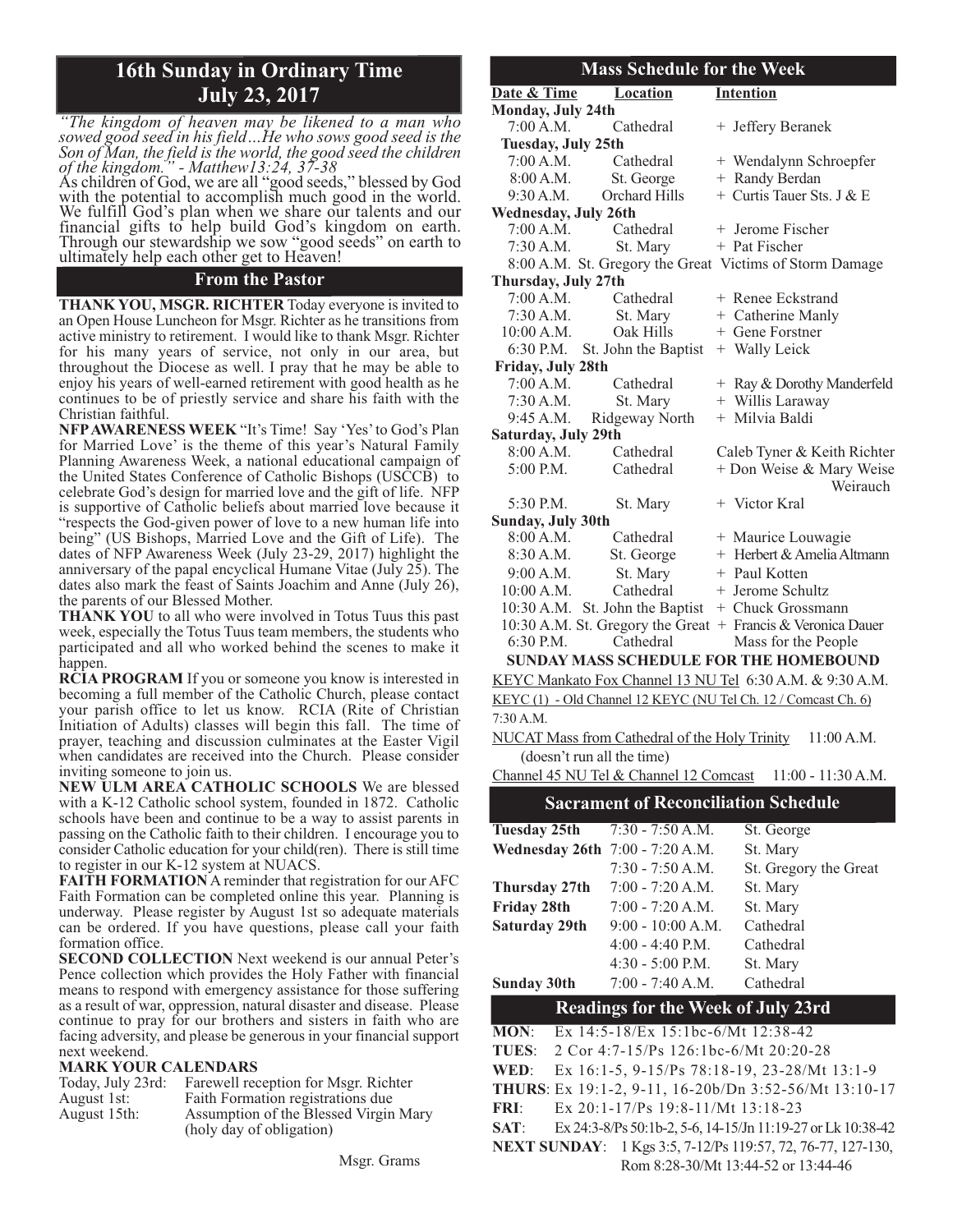#### **Stewardship for the Week of July 16, 2017**

|                                     | <b>CATHEDRAL</b>   | <b>ST. MARY</b> | <b>ST. JOHN</b>  | <b>ST. GEORGE</b> | <b>ST. GREGORY</b> |
|-------------------------------------|--------------------|-----------------|------------------|-------------------|--------------------|
| Actual Adult                        | 8,898.60           | 5,868.00        | 1,350.00         | 210.00            | 431.00             |
| <b>Budget Adult</b>                 | 13,851.93          | 13,821.63       | 1,760.00         | 1,538.46          | 1,038.46           |
| <b>Electronic Transfers</b>         | 5,395.00           | 6,928.00        | 223.00           | 0.00              | 0.00               |
| Online Giving                       | 495.00             | 120.00          | 0.00             | 0.00              | 0.00               |
| <b>Total</b>                        | 14,788.60          | 12,916.00       | 1,573.00         | 210.00            | 431.00             |
| Year-to-date Actual                 | 35,091.60          | 38,906.20       | 7.978.00         | 1.509.00          | 2,502.50           |
| Year-to-date Budget                 | 41,555.79          | 41,464.89       | 5,280.00         | 4,615.38          | 3,115.38           |
| Ahead/Behind                        | $-6,464.19$        | $-2,558.69$     | 2,698.00         | $-3,106.38$       | $-612.88$          |
| Student                             | 10.02              | 12.00           | 3.00             | 0.00              | 2.25               |
| Loose Plate                         | 446.93             | 268.75          | 60.00            | 14.75             | 44.55              |
| <b>Mission Co-op</b>                | 3,146.97           | 2,065.60        | 621.00           | 236.00            | 488.55             |
| Parish Project Goal                 | 50,000.00          | 20,000.00       | 6,000.00         | 18,000.00         | 10,000.00          |
| Parish Project (# contributors)     | 39,428.00<br>(82)  | 16,790.00(39)   | 1,932.55<br>(6)  | 18,269.72<br>(23) | 5,564.34(15)       |
| <b>DMA</b> Goal                     | 62,713.80          | 40,212.85       | 7,905.74         | 7,601.67          | 6,993.54           |
| $\rm{DMA}\,Actual$ (# contributors) | 58,025.00<br>(182) | 44,315.00 (113) | 5,815.00<br>(17) | (38)<br>11,940.00 | 3,296.70 (13)      |
| 16-17 Adult Offering                | $-17,983.32$       | 211.12          | 15.812.25        | 394.53            | 1,138.70           |
| Attendance:                         | 1165               | 604             | 95               | 173               | 88                 |



#### **New Ulm Area Catholic Schools www.nuacs.com**

**Back-to-School Dates:** School begins on Tuesday, August 29, 2017. Note that there is no bussing until Tuesday, September 5, 2017. There is no school on Friday, September 1st and Monday, September 4th. School supply lists are posted at www.nuacs.com under Quick Links.

**School Calendars:** Printed school calendars will be ready in early August. A 2017-2018 Student Quick Glance Calendar is available at www.nuacs.com under Resources then Parents/Students and Calendar.

**Cathedral Golf Classic:** Limited spots remain for the annual Cathedral Golf Classic, taking place on Monday, August 7, 2017, at the New Ulm Country Club. The event includes golf, games, raffles, and dinner. To register today, visit www.nuacs.com, Alumni.

**Activity Club:** Tickets may be purchased for \$25 each at the St. Anthony Elementary office weekdays between 9:00 A.M. - 3:00 P.M., or by calling Sara Rieland at 507-766-7593. There are twenty-five chances to win \$100, and a grand prize winner of \$500. The drawing will take place on Friday, September 15, 2017.

**Job Opportunities:** For extracurricular advisor positions for the 2017-2018 school year, please visit www.nuacs.com, Employment Opportunities. Please call 507-354-2719 if you have any questions regarding the positions.

#### **Faith Formation ~ Lifelong and Ongoing**

Religious Education registration for all worship sites for fall 2017-2018 is available online. Please go to the website www.holycrossafc.org, on the ministries tab select Faith Formation, then click on Register Now. Payment is due at time of registration. The registration deadline is August 1st. Please contact Sarah Gillis at 354-4158 or by emailing her at cathedralcatechesis1-6@holycrossafc.org with questions. If you prefer, you may have a paper form mailed to you.

#### **Youth (Grades 6-12) & Young Adult Ministry (Ages 18 to 39) holycrossafc.org/youth-ministry**

#### **YOUTH MINISTRY**

**Totus Tuus** - A HUGE thank you to all the volunteers who helped with Totus Tuus this past week! The 50+ youth who were involved had a great time as they learned more about Salvation History and the Joyful Mysteries of the Rosary. Events like this can't happen without support from people like you. We also say "thank you" and continue to pray for Ellen, Jessie, Josh and Tanner as they finish up the Totus Tuus summer. Their prayers, energy, and knowledge helped to spark new life into some of the young people of our AFC. Praise the Lord!

**High School Bonfire Night** – Come grab a s'more, play some games or just sit around the fire on Monday, July 24th, 8:00-9:30 P.M., at St. Mary's Church. These nights are pretty casual and are for those going into grades 9-12. You can find a permission form on our youth ministry website.

**Camp Greatness** – Registration for the two men's Diocese camps is still open (with a \$25 late fee). Consider sending your son for four days of adventure, guided by Virtue and the Catholic faith. Find forms and more information at http://dnu.org/youth.

#### **YOUNG ADULT MINISTRY**

**Truth on Tap** – July 23rd at 7:45 P.M. at Green Mill. Invite a friend for drinks, community and to learn more about our Catholic faith.

**Bible Study** – July 27th at 7:30 P.M. – Our Bible study continues! If you would like to join us, send an e-mail to Matthew at youthministry@holycrossafc.org. All young adults 18-39 are welcome!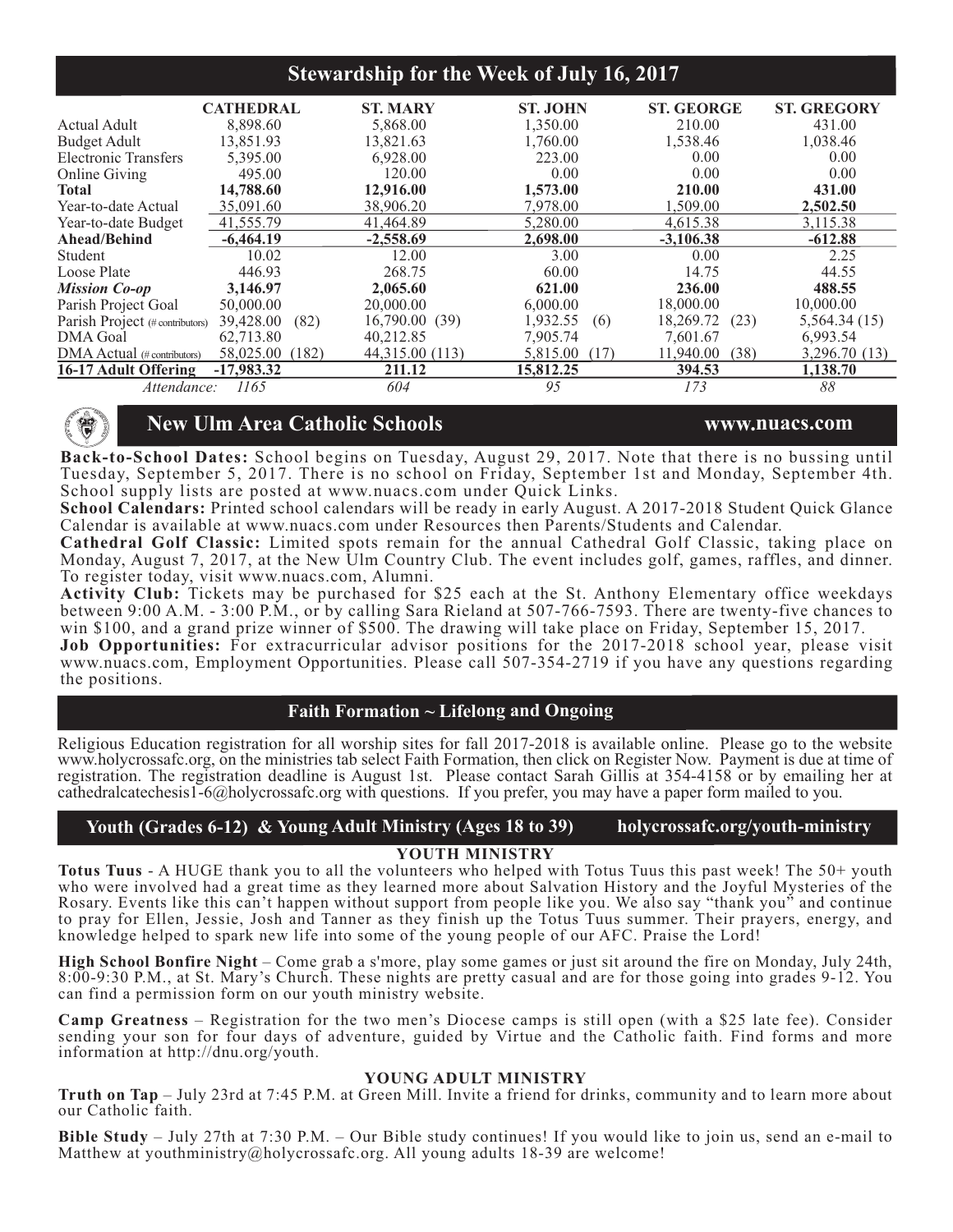#### **Holy Cross AFC News**

#### **Sunday, July 23rd - Farewell Luncheon for Msgr. Richter**

Please join us in celebrating with Monsignor John Richter at an open house farewell luncheon. The event takes place in Leifeld Hall from 11:00 A.M. - 2:00 P.M.

#### **Message from Msgr. John Richter**

To say "goodbye" sounds so final, and I do not want to do that. However, there is a wonderful expression in the German language that is so simple, so gentle, so comforting, that says so much: "Auf wiedersehen." In translation it means, "Until we meet again." That is what I would like to say to all of you, "Yes, until we meet again." That could be some place along life's journey in this world, but hopefully, in our next life with God where we can be together in His loving presence in Heaven.

It has been a joy to have served you for these past fifteen years and in our AFC for a much shorter period of time. It was my desire to help you get a little closer to God, and above all, to help you to get to Heaven. In parting, I do not want to say "goodbye," but rather, "Auf wiedersehen!" "Yes, until we meet again!"

Lovingly, Msgr. John

#### **Monday, July 24th - Rosary**

Everyone is welcome to come pray the Rosary at 1:00 P.M. at the Cathedral. If you have any questions, please feel free to contact Jean Nielsen at 276-7399 or Betty Rausch at 354-4714.

**Friday, July 28th - Confirmation Students Activity** One activity the Holy Cross AFC Confirmation students do annually is fill the luminary sand bags for the Relay for Life. This year it will take place on Friday, July 28th, at 1:00 P.M. at the fairgrounds track and grandstand in New Ulm. All are welcome!

**Sunday, August 6th - Education Fundraiser** The St. George Catholic United Financial Council will hold their matching grant for education fundraiser from 5:00 to 8:00 P.M. on the St. George parish grounds. The menu includes grilled pork chops, German potato salad, sauerkraut, baked beans and root beer floats. The pork chop meal is \$10 and the hotdog meal is \$5. CUF will match 50% to \$1,000.

#### **Wednesday, August 16th - AED/CPR Non-certification Class**

All HCAFC ushers, greeters, staff and parishioners are encouraged to participate in an AED/CPR non-certification class which will be held from 6:30 to 8:00 P.M. in the Church of St. Mary Social Hall. The class is sponsored by the Holy Cross Area Faith Community, so there is no charge to attend. Pre-registration is required. Contact Anita Hoffmann at St. Mary's at 233-9512 or you may email her at ahoffmann@newulmtel.net to register. Please give the names of those who plan to attend.

#### **Incoming 10th Grade Students**

Confirmation preparation begins this summer for the incoming 10th grade students and their parents. You should have received a postcard in the mail to make an appointment for a 30-minute "welcome interview" with Julie Soehren, Director of Sacraments. If you did not receive a postcard, please contact Julie at 233-0628. During July there will be limited office hours. Regular office hours and evenings will resume in August and September. All interviews must be completed by September 30th.

#### **Save the date - Sunday, August 13, 2017**

St. Gregory's Annual Harvest Festival will be held Sunday, August 13, 2017 in Lafayette. Plan to join us for an afternoon of fun, fellowship and laughter, not to mention a full stomach. Watch the upcoming bulletins for more information.

#### **August 12th and 13th - Marriage Encounter**

An awesome marriage is not when a "perfect couple" comes together  $\sim$  it's when an imperfect couple learns to celebrate their differences! Please consider registering for the August 12-13 Marriage Encounter at www.marriages.org. You can also call 651-454-3238 for additional dates and information.

#### **Stuff the Backpacks**

The United Way of the Brown County Area are again hosting this promotion to benefit students in the Brown County school districts. Last year more than 500 backpacks filled with school supplies were given to children in grades K-8 who qualify for the free lunch program. Donations can be dropped off in the donation boxes located at St. John's, St. George and St. Mary's.

#### **33 Days to Morning Glory**

A Do-It-Yourself Retreat in Preparation for Marian Consecration will take place at the Cathedral starting September 10th with Consecration option on the 100 year feast of Fatima, October 13th. You can retreat at home with videos on www.formed.org or with a group at 11:15am at the Cathedral. See next week's bulletin for further details.

*Sympathy and Prayers to the Families of Harlan Wilfahrt, Monica and Jim Heil - St. Mary Kathy & Al Drexler, Carol & Denis Miling, Gary & Pauline Wilfahrt - St. John Larry & Mary Wilfahrt, Loren Wilfahrt, Doris Schroepfer, Lillian & Alfred Aschebrenner - Cathedral Marie Stoks, Casie and Jason Miller - St. Mary Fr. Leland Mead, Former associate at St. Mary's, Chaplain in the U.S. Air Force, and most recently assisting in the New Ulm and Winona Dioceses Ella Biebl,*

*mother of Steve Biebl - St. George Ben Beranek,*

*Esther Schwab, Gerald & Cindy Beranek, Wallace & Donna Beranek - St. George*

*Richard Konakowitz,*

*Darlene, Vicky & Doni Strassburg and Garry & Deb Konakowitz*

#### **Perpetual Eucharistic Adoration**

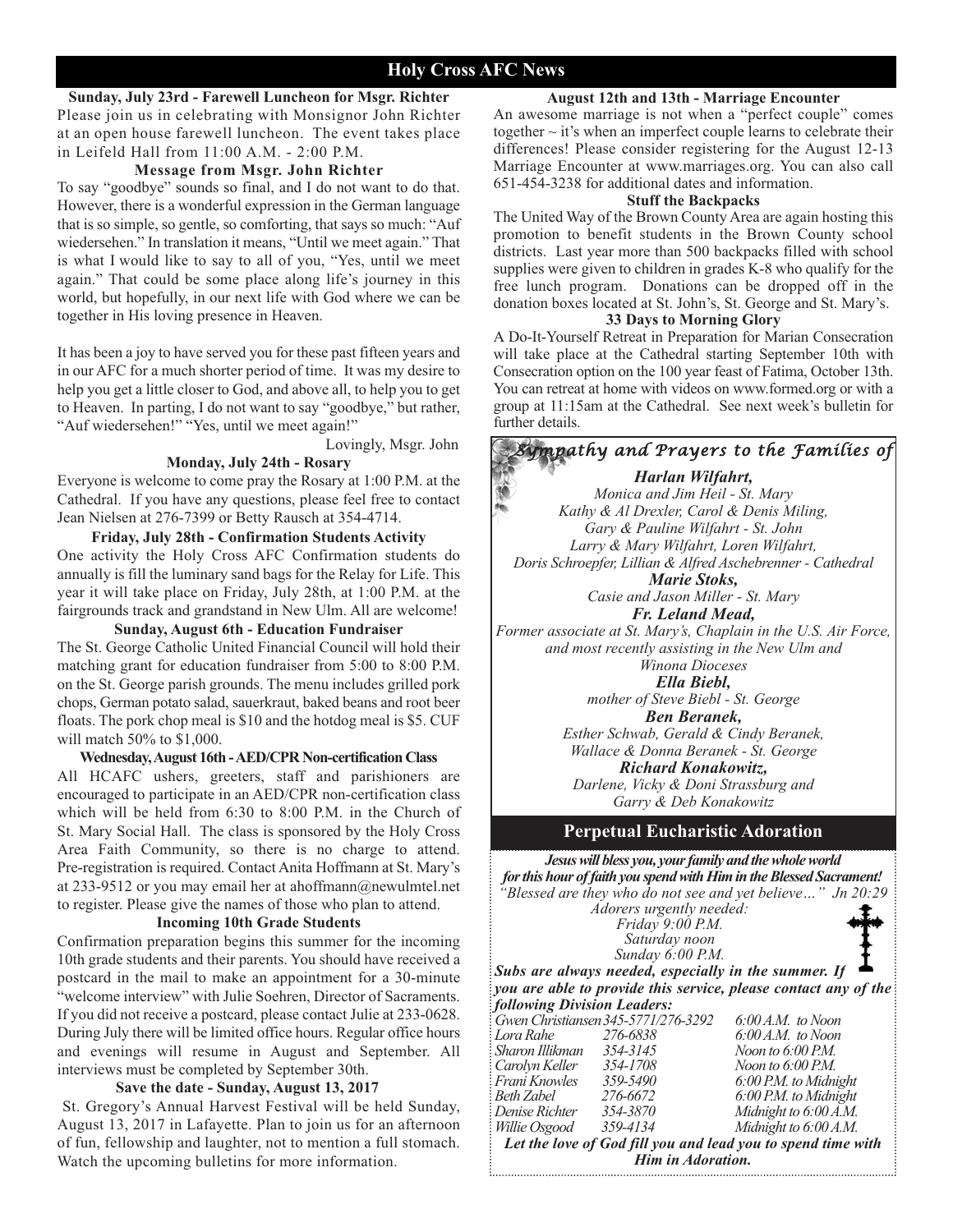#### **Cathedral of the Holy Trinity**

#### **LITURGICAL MINISTRIES FOR JULY 29TH AND 30TH**

**5:00 P.M.** Chris Branch, David & Alexis Petersen Monica Prechel Please refer to the following:<br> **8:00 A.M.** Aidan Hendrickson, William & Kate Boston LeAnn Miheve holycrossafc.org/ministries

Aidan Hendrickson, William & Kate Boston

**10:00 A.M.** Gabrielle Osborne, Elise & Isabelle Webb Vince Sloot or Rebekah Friendshuh, Ethan Kirchberg, Will Schabert

**Winners of the Pie Contest -** 14 and under Double Crust Pie – Greta Finstad (raspberry), 14 and under Crumb Crust Pie – Egen Meyer (blueberry w/nut crumble), 15 and over Double Crust Pie – Gwen Christiansen (apple), 15 and over Crumb Crust Pie – Monica Mueller (rhubarb custard)

**Winner of the Farm Animal Calling Contest –** Anne Schwarz

**Winners of the Hula Hoop Contest:** 14 and under – Greta Finstad, 15 and over – (2 winners) Kate Klimek and Nick Schultz

**VOTIVE LIGHTS FOR WEEK OF JULY 23RD:** Delbert Fischer Sr.; Lonita Kral; Craig Richter; Victor Kral; Bernie & Grace Lindmeier; Danny Hegler, Robert & Hildegard Roesch; Greg Hoffmann, Art & Val Simmet, Robert & Anna Simmet, Joe & Anna Soukup; Steve Reinhart; Int. Caleb Tyner & Keith Richter; My Children; Don Weise & Mary Weise Weirauch; RS Family; Stan & Hazel Schneider; Erwin & Elaine Hillesheim; Pfeiffer, Bonnell & Burdorf; JMF & family; Edwin Sehr; Good Health for MS & DS; Gervase & Arline Krambeer; Cornelius Zitzmann; Edwin & Eleanor Mertz; Ray & Dorothy Manderfeld, T.W. & Clara Manderfeld, Joseph & Margaret Zenk; Souls in Purgatory; Paul Griebel; Wally Neumann; Sp. Int. L-K; Clem Hoffman; Bill Goebel; Helget Family;Roman, Doris & Butch Glaser; Susan Kunz; Nancy Helget; Marie & Joe Landsteiner & Steve Fleck; Jerry Wendinger; Geri Roesch; Robert LeGare, Tom & Louise Cooling; Anton & Minnie Hacker; Norbert Ubl; Richard Guggisberg; Clarence, Henry & Michael Polzin; Sp.Int; Successful Operation; Harold Traurig; Gloria Casales; Lisa Schmidt, Daniel & Greg Traurig; Janelle Knight;Granddaughter; Sp. Int.; Larry Dauer COF

#### **Church of St. Mary**

#### **LITURGICAL MINISTRIES FOR JULY 29TH AND 30TH**

| <b>SERVERS</b>                                            | <b>SACRISTAN</b>     | <b>LECTOR</b>                | <b>ACCOMPANIST</b> | <b>CANTOR</b> |
|-----------------------------------------------------------|----------------------|------------------------------|--------------------|---------------|
| <b>5:30 P.M.</b> Ethan and Emma Neet                      | <b>Sharon Miller</b> | Tammy Yackley Brenda Lenertz |                    | Mary Carroll  |
| 9:00 A.M. Anthony Rosenhamer & Tallen Rohlik Colleen Zeig |                      | Mike Furth                   | Marijo Sweeney     | Scott Hogen   |

**Monday, July 24th -** Youth Ministry High School Bonfire Night at 8:00 P.M. **Tuesday, July 25th -** Fall Festival Meeting at 7:00 P.M. in the Social Hall

**FALL FESTIVAL 2017** - It's not too early to be thinking about how you will be involved in our parish festival this year. Please consider volunteering. There will be a meeting on Tuesday, July 25th, at 7:00 P.M. for anyone interested in being part of the planning. Come with your ideas! Chairpersons are especially encouraged to attend. Not only is our Fall Festival the biggest fundraiser of the year, it is a wonderful opportunity to gather as a community and a celebration of our parish family. Many hands make light work!

As you peruse the clearance shelves at shopping venues or hit those summer garage sales, please keep in mind suitable prizes for our Children's Raffle and games and items for the silent auction or Theme Basket booth. These items can be dropped off anytime at the parish office.

**Places and things in a parish church-**-a family search. There are lots of very special places and things in our churches. Some Catholic churches are newer, with very little decoration, some are very old, with lots of statues and stained glass. As a family, plan to come early or stay after Mass and see what you can find of these very special places and things. Look for: baptismal font, statues of Saints, the Altar, cross or crucifix, the Ambo (or pulpit), what candles do you see? Stations of the Cross, confessional/reconciliation room, tabernacle, Paschal candle; the sacristies, stained glass windows (some tell a story), hymnal or Mass book. -Excerpt OSV

#### **Church of St. George**

| <b>LITURGICAL MINISTRIES FOR JULY 30TH</b> |                                               |                                         |                         |  |
|--------------------------------------------|-----------------------------------------------|-----------------------------------------|-------------------------|--|
| <b>SERVERS:</b>                            | Isaac & Adam Franta, Ava Brennan              | <b>GIFT BEARERS:</b>                    | George & Marian Altmann |  |
| <b>LECTORS:</b>                            | Mark Berle & Sue Sieve                        | <b>USHERS:</b>                          | Ben & Brody Forst       |  |
| <b>COUNTERS:</b>                           | David Wendinger & Jim Gleisner                | <b>MUSICIAN:</b>                        | Jackie, Ann or Val      |  |
| <b>EXTRA. MIN.:</b>                        | Bonnie Bastian, Cindy Wendinger, Anna Bastian | <b>ROSARY LEADER:</b> Shirley Wendinger |                         |  |
|                                            |                                               |                                         |                         |  |

**CHURCH CLEANING** - Remember: The \*person calls the others to remind them. August 5, 2017 at 8:30 A.M. \*Cindy Wendinger, Carmen Walser, Marilyn Walser, Angie Wendinger, Karen Wendinger.

**Harvest Festival Update:** Food donation sign up will be August 6th, 13th, and 20th in the Parish Center after church. Chairpersons are asked to please pick up their folders in the Parish Center after church on Sunday, August 6th. Each family is asked to please donate \$5 for angel food cakes. We also need donations for adult and children's raffles, groceries, as well as prizes and cash donations for children's games. Checks can be made out to St. George. If you have any questions please contact Kristin Hillesheim at 276-2742, James Hillesheim at 276-0184, Matt Wendinger at 766-3224, Leigh Wendinger at 340-3624 or Katie Johnson at 276-9629. Thank you!

**SERVERS LECTORS EXTRAORD. MINISTERS**